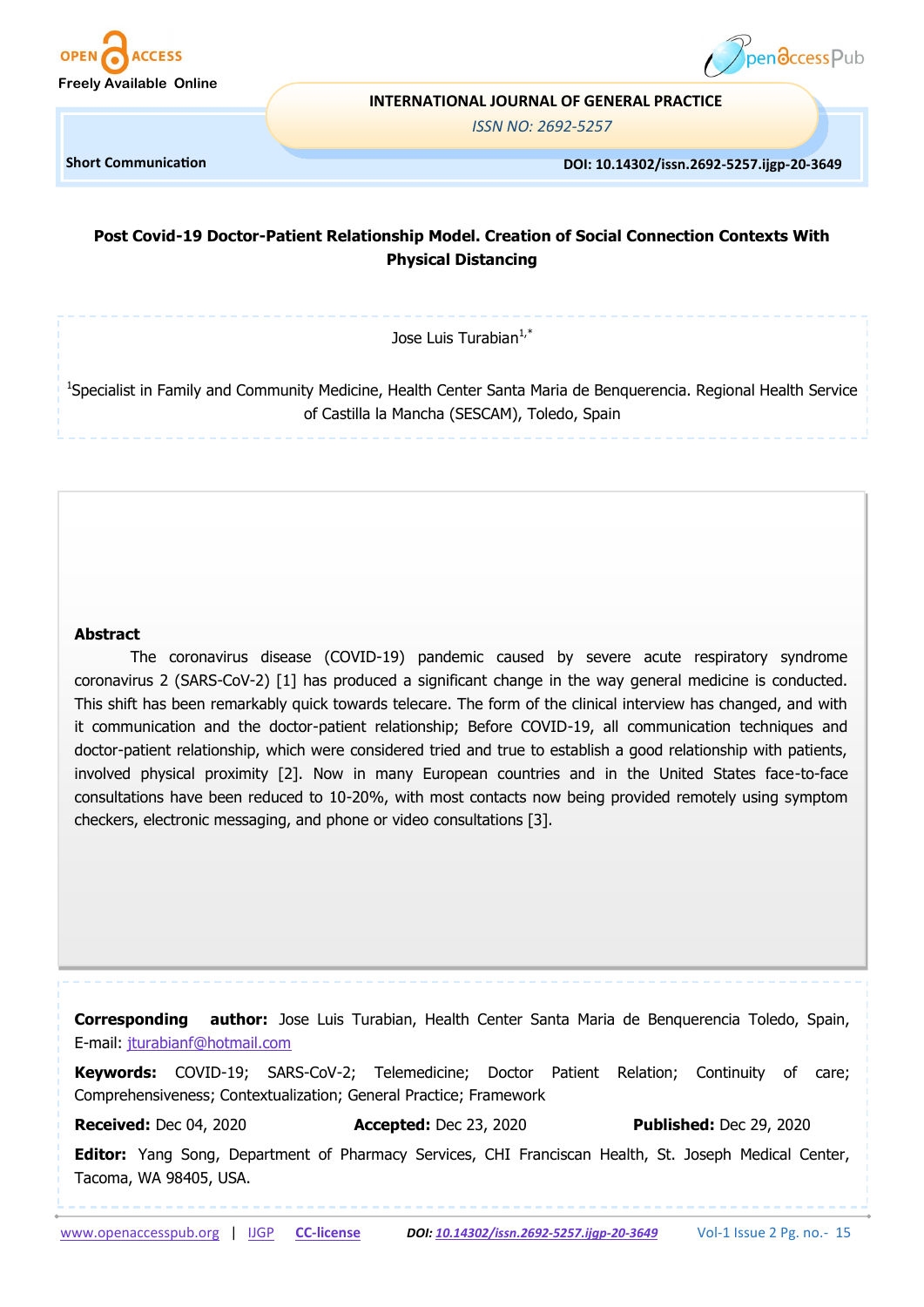

### **Introduction**

The coronavirus disease (COVID-19) pandemic caused by severe acute respiratory syndrome coronavirus 2 (SARS-CoV-2) [1] has produced a significant change in the way general medicine is conducted. This shift has been remarkably quick towards telecare. The form of the clinical interview has changed, and with it communication and the doctor-patient relationship; Before COVID-19, all communication techniques and doctor-patient relationship, which were considered tried and true to establish a good relationship with patients, involved physical proximity [2]. Now in many European countries and in the United States face-to-face consultations have been reduced to 10-20%, with most contacts now being provided remotely using symptom checkers, electronic messaging, and phone or video consultations [3].

Communication and the doctor-patient relationship connect the biomedical and psychosocial aspects of clinical care [4]. The doctor-patient relationship is a complex phenomenon made up of several aspects, among which we can highlight doctorpatient communication, patient participation in decisionmaking and patient satisfaction. These characteristics have been associated with the communicative behavior of the physician and the autonomy of the patient in medical care [5-7] and it is unanimously accepted that the chances of success in a treatment are directly proportional to the quality of doctor-patient relationship [8, 9].

Today's remote telecare mutually convenient encounters seem far removed from previous ones, which now seem unsustainable. It's about making the most of the new reality. A halo of romantic myth covered the previous psychological concepts of doctor-patient relationship. Despite the supposed models of patientcentered care, in the doctor-patient relationship there is a power relationship that has a social basis that cannot be avoided individually by doctor and patient [10].

The doctor-patient relationship with social connection but physical distancing, through telecare, could facilitate that such health care is truly considered patient-centered: the GP adopting an attitude where the patient is recognized as a person in an interaction



instead of as a medical objective. So to speak, telecare can help the doctor be less a doctor and more of a person. This vision contributes to a participatory and holistic conception and interaction of the patient [11].

On the other hand, the idea that the patient always prioritizes continued care with their general practitioner (GP) is not true at present [12]. The increasing rates of visits to the emergency department suggest that convenience is more important to the patient than an established relationship. There are likely to be some patients who enjoy the in-person relationship, but getting care is the priority. Of course, an established GP can offer telemedicine care that is just as convenient as face-to-face solutions, and patients can receive both [13].

For some GPs this new scenario of virtual encounters, which does not allow physical examination, does not make sense. How is hepatomegaly detected, lymphadenopathy palpated, chest percussion, peritoneal rebound caused…? [14]. But, it must be taken into account that many of the clinical examinations that the GP does are normal or confirm what she already he or she suspected from the history. It is very important to remember that 80% of the diagnosis is made by the clinical interview, 10% by the examination and 10% by complementary tests [15].

In any case, in telemedicine you can do a physical exam: the importance of the general appearance (sick or not, weight, anxiety), respiratory effort; dyspnea (a previously described but largely unknown technique for assessing shortness of breath and hypoxia is the Roth Score: simply requires a patient to breathe deeply and count out loud to 30 as quickly as possible while timing before the next breath; not being able to count to 7 or count for 5 seconds has a sensitivity of 100% and 91%, respectively, for oxygen saturation less than 95%); the environmental factors, including a visual assessment of the home that can not be accomplished in an office visit; have patients (or family members) feel and count their pulse out loud; monitoring your own vital signs and oxygen saturation at home; assess peritonitis by observing the patient as he jumps up and down; ask the elderly patient who is unstable to show the design of her house to identify possible risks of falls, etc. If a patient cannot remember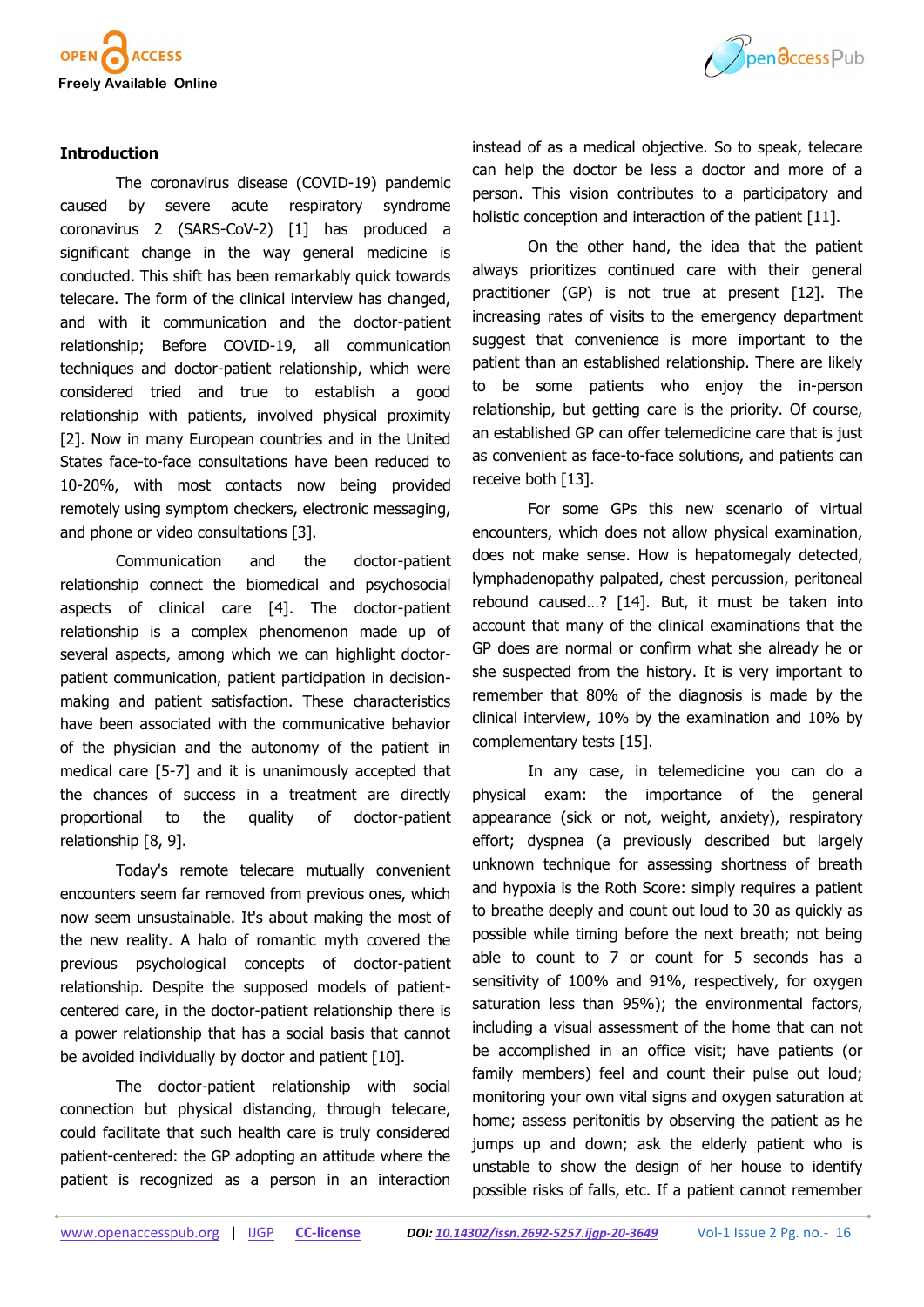

the name of a prescription that needs to be repeated, the patient may be asked to go to the medicine cabinet to retrieve the bottle. And the GP can see other family members during the consultation [2, 13].

In addition, especially in the monitoring and management of patients with chronic diseases, telemedicine can allow shorter and more frequent virtual visits for chronic patients, and can add the ability to connect multiple providers in the care of one patient at the same time achieving comprehensiveness and contextualization more easily than in face-to-face consultations [16]. It also allows reminders about adherence to their treatments and improvement of compliance [17]. On the other hand, telecare can reduce 30% in the "bureaucracy" of face-to-face consultation [18]. Further, the telecare avoid travel, waiting in the room before entering the consultation, wasting time, etc. Non-face consultation sometimes represents an added advantage related to avoiding the need for family members or companions to request permits to leave their jobs, and this also represents a social or labor advantage. On the other hand, telemedicine is an opportunity for the doctor to be more of a person and less of a hierarchical superior of the patient; it is an opportunity to make general practice on a human scale [19], a more personalized practice which the users themselves play a very active role, instead of just visiting the doctor as only form of contact [20].

Changes in the mode of relationship also imply changes in diagnostic and prescription strategies. In any case, it should be taken into account that the doctor-patient care relationship is a technical instrument at the service of the diagnosis and treatment of the patient and that the doctor-patient relationship can take many valid forms, including the one that can be formed through telecare. Focusing on the comparison in the diagnostic accuracy between virtual visits and in person is a false dichotomy, since in both the same diagnostic steps are maintained. The truth is that it is possible to create and strengthen healing relationships in telehealth encounters, based on what can be called "physical distancing with social connection" [2]. This moment provides a unique opportunity to build a telemedicine model that empowers patients [21].



The heal care transition is now. Such changes are likely to continue as long as the pandemic continues, but to form a new normal [18] and become permanent, with fewer face-to-face consultations in the future. This scenario includes opportunities and strengths, but also dangers. Face-to-face interactions with the patient have always carried a biological risk of contagion of infections for the doctor and for the patient, even if it was not taken into account. Additionally, our interactions with other people shape our feelings, thoughts, and activities. Interaction with another person can promote a feeling of comfort or, conversely, a feeling of discomfort and vulnerability; being experienced in a face-to-face consultation as a possible conversation partner is quite different from being experienced as a potential source of infection [22].

The model of the doctor-patient relationship is an element of "context creation" [5, 23]. Virtual consultations also create a context, which can be equally healing. It is possible to create and strengthen healing relationships in telehealth encounters [2]. Furthermore, the four basic principles and tools of general medicine for diagnosis and treatment which are the doctor-patient relationship, continuity of care, attention to context, and comprehensiveness [24, 25] are reinforced in telecare. Each of these tools are not isolated, but are linked to each other. This supposes an important reinforcement of the system [26].

General medicine has shifted towards telemedicine. This will allow a more routine, flexible, accessible, acceptable, participatory, contextualized, biopsychosocial and humane care. In addition, it permits to being safer against the risk of contagions in the face-to-face consultation. The virtual doctor-patient relationship through telecare is not opposed to face-to-face consultations, which could be a small percentage of the total. Post-COVID-19 doctor-patient relationship models should be useful in helping to intelligently manage uncertainty. The goal is always that each medical intervention and diagnosis should contribute something to the patient. The excellent consultation would be the one where the doctor finds things that are significant for him, and makes it easier for the patient to also find things that are significant for him. The evaluation of interventions must attend to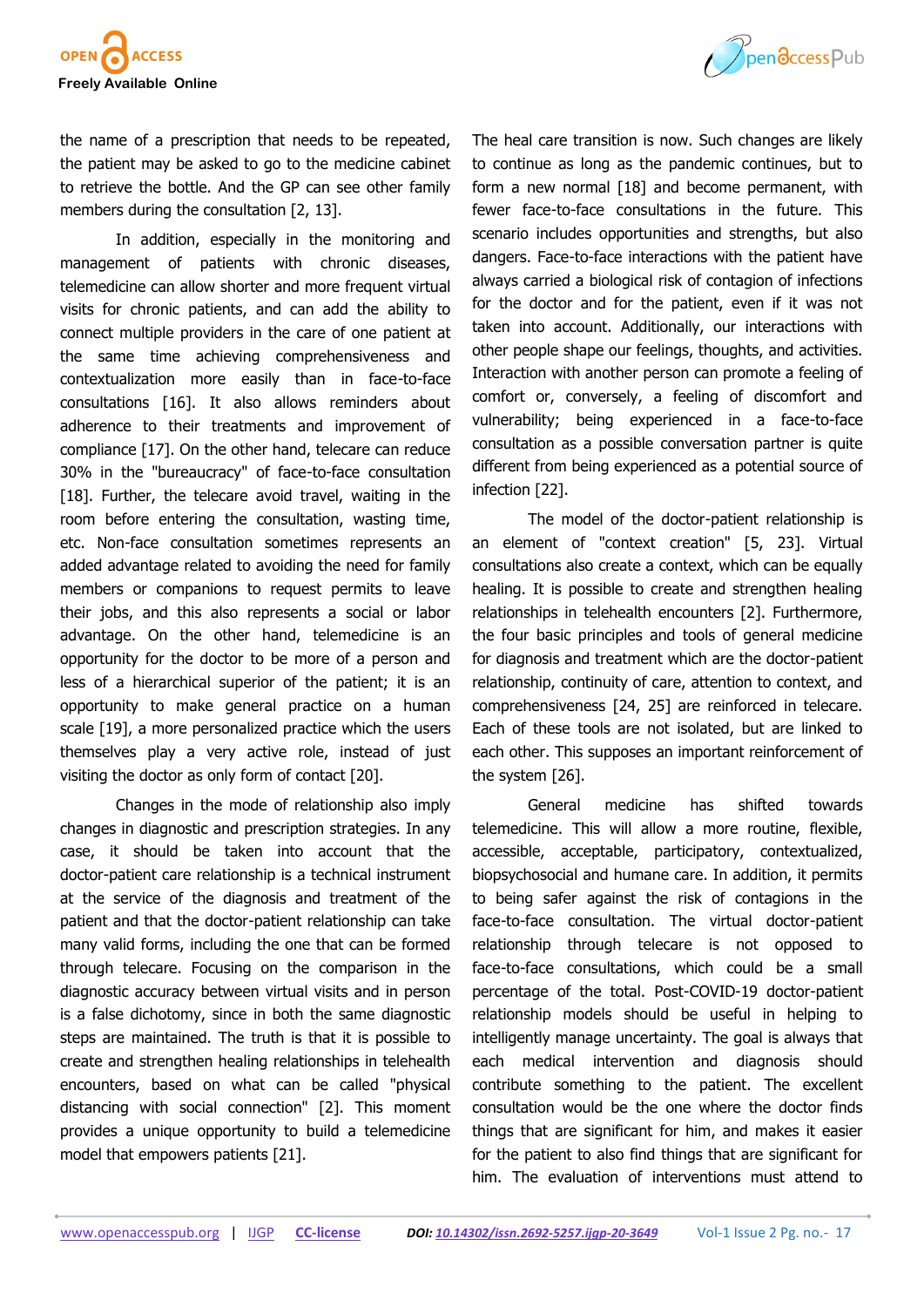



biomedical results, but also to social, psychological, and existential experience of the patient. It is time to change our way of thinking about the doctor-patient relationship [27-29].

## **References**

- 1. Coronavirus disease (COVID-19)/Technical guidance (2020) Naming the coronavirus disease (COVID-19) and the virus that causes it. WHO. [https://](https://www.who.int/emergencies/diseases/novel-coronavirus-2019/technical-guidance/naming-the-coronavirus-disease-(covid-2019)-and-the-virus-that-causes-it) [www.who.int/emergencies/diseases/novel](https://www.who.int/emergencies/diseases/novel-coronavirus-2019/technical-guidance/naming-the-coronavirus-disease-(covid-2019)-and-the-virus-that-causes-it)coronavirus-2019/technical-[guidance/naming](https://www.who.int/emergencies/diseases/novel-coronavirus-2019/technical-guidance/naming-the-coronavirus-disease-(covid-2019)-and-the-virus-that-causes-it)-the[coronavirus](https://www.who.int/emergencies/diseases/novel-coronavirus-2019/technical-guidance/naming-the-coronavirus-disease-(covid-2019)-and-the-virus-that-causes-it)-disease-(covid-2019)-and-the-virus-that[causes](https://www.who.int/emergencies/diseases/novel-coronavirus-2019/technical-guidance/naming-the-coronavirus-disease-(covid-2019)-and-the-virus-that-causes-it)-it
- 2. Lin K (2020) Telemedicine Tales: Let's Reschedule When You're Not Shopping. Medscape; May 20. [https://www.medscape.com/viewarticle/930716?](https://www.medscape.com/viewarticle/930716?nlid=135634_4663&src=WNL_mdplsnews_200522_mscpedit_fmed&uac=327178AR&spon=34&impID=2391419&faf=1) [nlid=135634\\_4663&src=WNL\\_mdplsnews\\_200522\\_](https://www.medscape.com/viewarticle/930716?nlid=135634_4663&src=WNL_mdplsnews_200522_mscpedit_fmed&uac=327178AR&spon=34&impID=2391419&faf=1) [mscpe](https://www.medscape.com/viewarticle/930716?nlid=135634_4663&src=WNL_mdplsnews_200522_mscpedit_fmed&uac=327178AR&spon=34&impID=2391419&faf=1)[dit\\_fmed&uac=327178AR&spon=34&impID=239141](https://www.medscape.com/viewarticle/930716?nlid=135634_4663&src=WNL_mdplsnews_200522_mscpedit_fmed&uac=327178AR&spon=34&impID=2391419&faf=1)  $98$ faf=1
- 3. Gray DP, Freeman G, Johns C, Roland M (2020) Covid 19: a fork in the road for general practice. BMJ; 370:m3709. [https://www.bmj.com/](https://www.bmj.com/content/370/bmj.m3709) [content/370/bmj.m3709?](https://www.bmj.com/content/370/bmj.m3709)
- 4. Turabian JL, Perez Franco B (2008) The Effect of Seeing the Sea for the First Time. An Attempt at Defining the Family Medicine Law: The Interview is Clinical Medicine. Aten Primaria; 40(11): 565-6. [http://www.elsevier.es/es](http://www.elsevier.es/es-revista-atencion-primaria-27-articulo-el-efecto-ver-primera-vez-mar-un-13128570)-revista-atencion-primaria-27-articulo-el-efecto-ver-[primera](http://www.elsevier.es/es-revista-atencion-primaria-27-articulo-el-efecto-ver-primera-vez-mar-un-13128570)-vez-mar-un-[13128570](http://www.elsevier.es/es-revista-atencion-primaria-27-articulo-el-efecto-ver-primera-vez-mar-un-13128570)
- 5. Turabian JL (2019) Doctor-Patient Relationships: A Puzzle of Fragmented Knowledge. J Family Med Prim Care Open Access; 3: 128. [https://](https://www.gavinpublishers.com/articles/Research-Article/Family-Medicine-and-Primary-Care-Open-Access/doctor-patient-relationships-a-puzzle-of-fragmented-knowledge) [www.gavinpublishers.com/articles/Research](https://www.gavinpublishers.com/articles/Research-Article/Family-Medicine-and-Primary-Care-Open-Access/doctor-patient-relationships-a-puzzle-of-fragmented-knowledge)-Article/ Family-[Medicine](https://www.gavinpublishers.com/articles/Research-Article/Family-Medicine-and-Primary-Care-Open-Access/doctor-patient-relationships-a-puzzle-of-fragmented-knowledge)-and-Primary-Care-Open-Access/ doctor-patient-[relationships](https://www.gavinpublishers.com/articles/Research-Article/Family-Medicine-and-Primary-Care-Open-Access/doctor-patient-relationships-a-puzzle-of-fragmented-knowledge)-a-puzzle-of-fragmented[knowledge](https://www.gavinpublishers.com/articles/Research-Article/Family-Medicine-and-Primary-Care-Open-Access/doctor-patient-relationships-a-puzzle-of-fragmented-knowledge)
- 6. Kaplan SH, Greenfield S, Ware JE Jr. (1989) Assessing the effects of physician-patient interactions on the outcomes of chronic disease. Med Care; 27(3 Suppl): S110-27. [https://](https://www.ncbi.nlm.nih.gov/pubmed/2646486) [www.ncbi.nlm.nih.gov/pubmed/2646486](https://www.ncbi.nlm.nih.gov/pubmed/2646486)
- 7. Beck RS, Daughtridge R, Sloane PD (2002) Physician

-patient communication in the primary care office: a systematic review. J Am Board Fam Pract; 15:25-38. <https://www.ncbi.nlm.nih.gov/pubmed/11841136>

- 8. Balint M, Hunt J, Joyce D, Marinker M, Woodcock J (1984) Treatment or diagnosis. A study of repeat prescriptions in general practice. London: Tavistock Publications.
- 9. Turabian JL, Pérez Franco B (2010) [The concept of treatment in familiy medicine: A contextualised and contextual map of a city hardly seen]. [Article in Spanish]. Aten Primaria; 42(5):253-4. [http://](http://www.elsevier.es/es-revista-atencion-primaria-27-articulo-el-concepto-tratamiento-medicina-familia-S0212656710000259) [www.elsevier.es/es](http://www.elsevier.es/es-revista-atencion-primaria-27-articulo-el-concepto-tratamiento-medicina-familia-S0212656710000259)-revista-atencion-primaria-27 articulo-el-concepto-[tratamiento](http://www.elsevier.es/es-revista-atencion-primaria-27-articulo-el-concepto-tratamiento-medicina-familia-S0212656710000259)-medicina-familia-[S0212656710000259](http://www.elsevier.es/es-revista-atencion-primaria-27-articulo-el-concepto-tratamiento-medicina-familia-S0212656710000259)
- 10. Turabian JL (2019) Sociology of the Medical-Patient Relationship: Putting Flesh on the Bones of a Stick Figure. J General Medicine and Clinical Practice; 2 (2): 034. [https://www.auctoresonline.org/journals/](https://www.auctoresonline.org/journals/general-medicine-and-clinical-practice/archive/827) general-medicine-and-clinical-[practice/archive/827](https://www.auctoresonline.org/journals/general-medicine-and-clinical-practice/archive/827)
- 11. Toro J, Martiny K (2020) New perspectives on person-centered care: an affordance-based account. Med Health Care and Philos; 23: 631–44. [https://](https://doi.org/10.1007/s11019-020-09977-w) [doi.org/10.1007/s11019](https://doi.org/10.1007/s11019-020-09977-w)-020-09977-w
- 12. Turabián JL, Pérez Franco B (2015) [Observations, intuitions and anecdotes, from the perspective of the physician, for a natural history theory of interpersonal continuity. The colors of time]. [Article in Spanish]. Rev Clin Med Fam; 8(2). [http://](http://www.revclinmedfam.com/articulo.php?art=412) [www.revclinmedfam.com/articulo.php?art=412](http://www.revclinmedfam.com/articulo.php?art=412)
- 13. Hollander JE, Sites FD (2020) The Transition from Reimagining to Recreating Health Care Is Now. N Engl J Med. [https://catalyst.nejm.org/doi/](https://catalyst.nejm.org/doi/full/10.1056/CAT.20.0093?query=C19&cid=DM89880_NEJM_COVID-19_Newsletter&bid=181997433) [full/10.1056/CAT.20.0093?](https://catalyst.nejm.org/doi/full/10.1056/CAT.20.0093?query=C19&cid=DM89880_NEJM_COVID-19_Newsletter&bid=181997433) [query=C19&cid=DM89880\\_NEJM\\_COVID](https://catalyst.nejm.org/doi/full/10.1056/CAT.20.0093?query=C19&cid=DM89880_NEJM_COVID-19_Newsletter&bid=181997433)-[19\\_Newsletter&bid=181997433](https://catalyst.nejm.org/doi/full/10.1056/CAT.20.0093?query=C19&cid=DM89880_NEJM_COVID-19_Newsletter&bid=181997433)
- 14. Menage J (2020) Why telemedicine diminishes the doctor-patient relationship. BMJ; 371 :m4348. [https://www.bmj.com/content/371/bmj.m4348?](https://www.bmj.com/content/371/bmj.m4348?utm_source=etoc&utm_medium=email&utm_campaign=tbmj&utm_content=weekly&utm_term=20201120) [utm\\_source=etoc&utm\\_medium=email&utm\\_campa](https://www.bmj.com/content/371/bmj.m4348?utm_source=etoc&utm_medium=email&utm_campaign=tbmj&utm_content=weekly&utm_term=20201120) [ign=tbmj&utm\\_content=weekly&utm\\_term=202011](https://www.bmj.com/content/371/bmj.m4348?utm_source=etoc&utm_medium=email&utm_campaign=tbmj&utm_content=weekly&utm_term=20201120) [20](https://www.bmj.com/content/371/bmj.m4348?utm_source=etoc&utm_medium=email&utm_campaign=tbmj&utm_content=weekly&utm_term=20201120)
- 15. Hampton JR, Harrison MJ, Mitchell JR, Prichard JS, Seymour C (1975) Relative contributions of history-